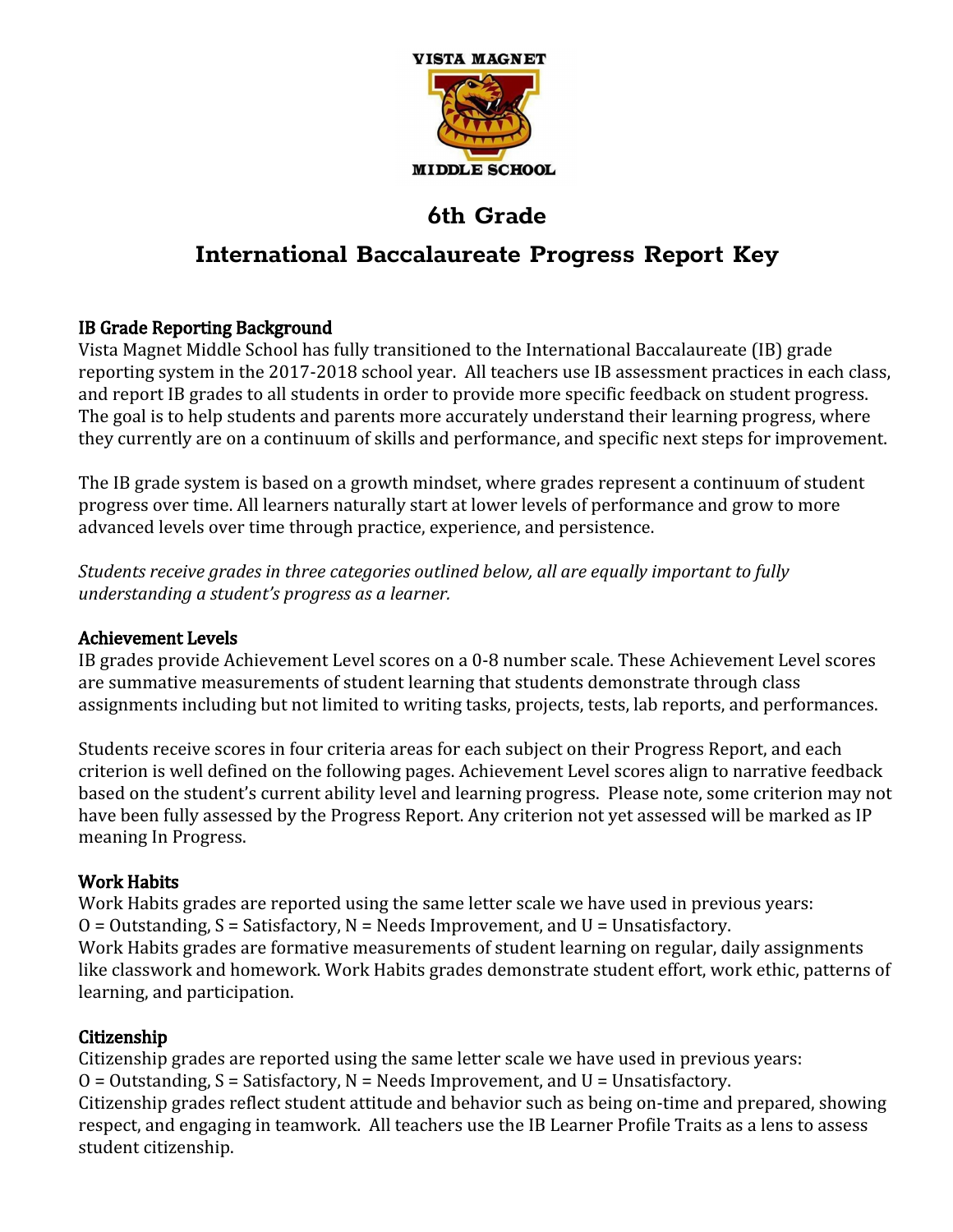## **International Baccalaureate Progress Report Key**

## **Sciences**

| <b>Criterion A: Knowing and Understanding</b><br><b>Students will:</b>                                                                                                |
|-----------------------------------------------------------------------------------------------------------------------------------------------------------------------|
|                                                                                                                                                                       |
|                                                                                                                                                                       |
| i. outline scientific knowledge                                                                                                                                       |
| $\vert$ ii. apply scientific knowledge and understanding to solve problems set in familiar situations and sugge<br>solutions to problems set in unfamiliar situations |
| iii. interpret information to make scientifically supported judgments.                                                                                                |
| <b>Criterion B: Inquiring and Designing</b>                                                                                                                           |
| <b>Students will:</b>                                                                                                                                                 |
| $ i$ . outline an appropriate problem or research question to be tested by a scientific investigation                                                                 |
| ii. outline a testable prediction using scientific reasoning                                                                                                          |
| $\vert$ iii. outline how to manipulate the variables, and outline how data will be collected                                                                          |
| iv. design scientific investigations.                                                                                                                                 |
| <b>Criterion C: Processing and Evaluating</b>                                                                                                                         |
| <b>Students will:</b>                                                                                                                                                 |
| i. present collected and transformed data                                                                                                                             |
| ii. interpret data and outline results using scientific reasoning                                                                                                     |
| iii. discuss the validity of a prediction based on the outcome of the scientific investigation                                                                        |
| iv. discuss the validity of the method                                                                                                                                |
| v. describe improvements or extensions to the method.                                                                                                                 |
| <b>Criterion D: Reflections on the Impact of Science</b>                                                                                                              |
| <b>Students will:</b>                                                                                                                                                 |
| $ i$ . summarize the ways in which science is applied and used to address a specific problem or issue                                                                 |
| $\vert$ ii. describe and summarize the various implications of using science and its application in solving a spe<br>problem or issue                                 |
| iii. apply scientific language effectively                                                                                                                            |
| iv. document the work of others and sources of information used.                                                                                                      |

### **IB Achievement Levels**

| <b>Achievement Level</b> | <b>Student Performance</b>                                                |
|--------------------------|---------------------------------------------------------------------------|
| $7 - 8$                  | Excellent                                                                 |
| $5 - 6$                  | <b>Substantial</b>                                                        |
| $3 - 4$                  | Adequate                                                                  |
| $1 - 2$                  | Limited                                                                   |
|                          | The student does not reach a standard described by any of the descriptors |

### **IB Science Glossary**

Apply: Use knowledge and understanding in response to a given situation or real circumstances. Use an idea, **equation, principle, theory or law in relation to a given problem or issue.**

**Describe: Give a detailed account or picture of a situation, event, pattern or process. Design: Produce a plan, simulation or model.**

**Discuss: Offer a considered and balanced review that includes a range of arguments, factors or hypotheses. Opinions or conclusions should be presented clearly and supported by appropriate evidence.**

- **Document: Credit sources of information used by referencing (or citing) following a recognized referencing system.**
- **Interpret: Use knowledge and understanding to recognize trends and draw conclusions from given information.**

**Outline: Give a brief account or summary.**

**Present: Offer for display, observation, examination or consideration.**

**Summarize: Abstract a general theme or major point(s).**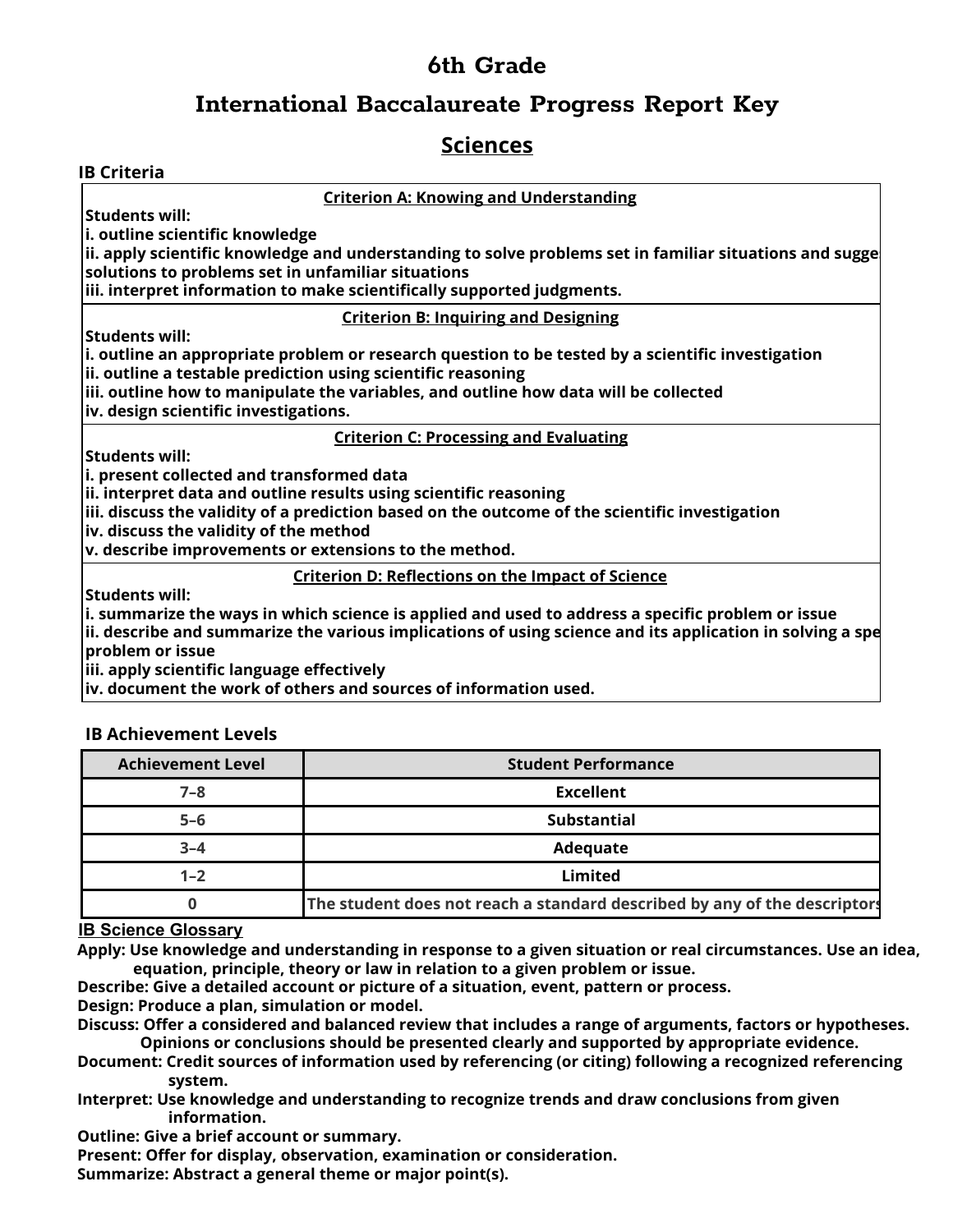# **International Baccalaureate Progress Report Key**

# **Mathematics**

| <b>IB Criteria</b>                                                                                                           |
|------------------------------------------------------------------------------------------------------------------------------|
| <b>Criterion A: Knowing and Understanding</b>                                                                                |
| <b>Students will:</b>                                                                                                        |
| $\vert$ i. select appropriate mathematics when solving problems in both familiar and unfamiliar situations                   |
| ii. apply the selected mathematics successfully when solving problems                                                        |
| iii. solve problems correctly in a variety of contexts.                                                                      |
| <b>Criterion B: Investigating Patterns</b>                                                                                   |
| <b>Students will:</b>                                                                                                        |
| i. apply mathematical problem-solving techniques to recognize patterns                                                       |
| ii. describe patterns as relationships and/or general rules consistent with findings                                         |
| iii. verify whether the pattern works for other examples.                                                                    |
| <b>Criterion C: Communicating</b>                                                                                            |
| <b>Students will:</b>                                                                                                        |
| $\left  \text{i} \right.$ use appropriate mathematical language (notation, symbols and terminology) in both oral and writter |
| statements                                                                                                                   |
| $\vert$ ii. use different forms of mathematical representation to present information                                        |
| iii. communicate coherent mathematical lines of reasoning                                                                    |
| iv. organize information using a logical structure.                                                                          |
| <b>Criterion D: Applying Mathematics in Real-Life Contexts</b>                                                               |
| <b>Students will:</b>                                                                                                        |
| $ i$ . identify relevant elements of authentic real-life situations                                                          |
| $\left $ ii. select appropriate mathematical strategies when solving authentic real-life situations                          |
| $\left  \right $ iii. apply the selected mathematical strategies successfully to reach a solution                            |
| iv. explain the degree of accuracy of a solution                                                                             |
| $\vert$ v. describe whether a solution makes sense in the context of the authentic real-life situation.                      |

### **IB Achievement Levels**

| <b>Achievement Level</b> | <b>Student Performance</b>                                                 |
|--------------------------|----------------------------------------------------------------------------|
| $7 - 8$                  | <b>Excellent</b>                                                           |
| $5-6$                    | <b>Substantial</b>                                                         |
| $3 - 4$                  | Adequate                                                                   |
| $1 - 2$                  | <b>Limited</b>                                                             |
|                          | The student does not reach a standard described by any of the descriptors. |

### **IB Science Glossary**

Apply: Use knowledge and understanding in response to a given situation or real circumstances. Use an idea, **equation, principle, theory or law in relation to a given problem or issue.**

**Describe: Give a detailed account or picture of a situation, event, pattern or process.**

**Explain: Give a detailed account including reasons or causes. (See also "Justify".)**

Identify Provide an answer from a number of possibilities. Recognize and state briefly a distinguishing fact or **feature.**

**Organize: Put ideas and information into a proper or systematic order.**

**Select: Choose from a list or group.**

**Solve: Obtain the answer(s) using algebraic and/or numerical and/or graphical methods.**

**Use: Apply knowledge or rules to put theory into practice. (See also "Apply".)**

**Verify: Provide evidence that validates the result.**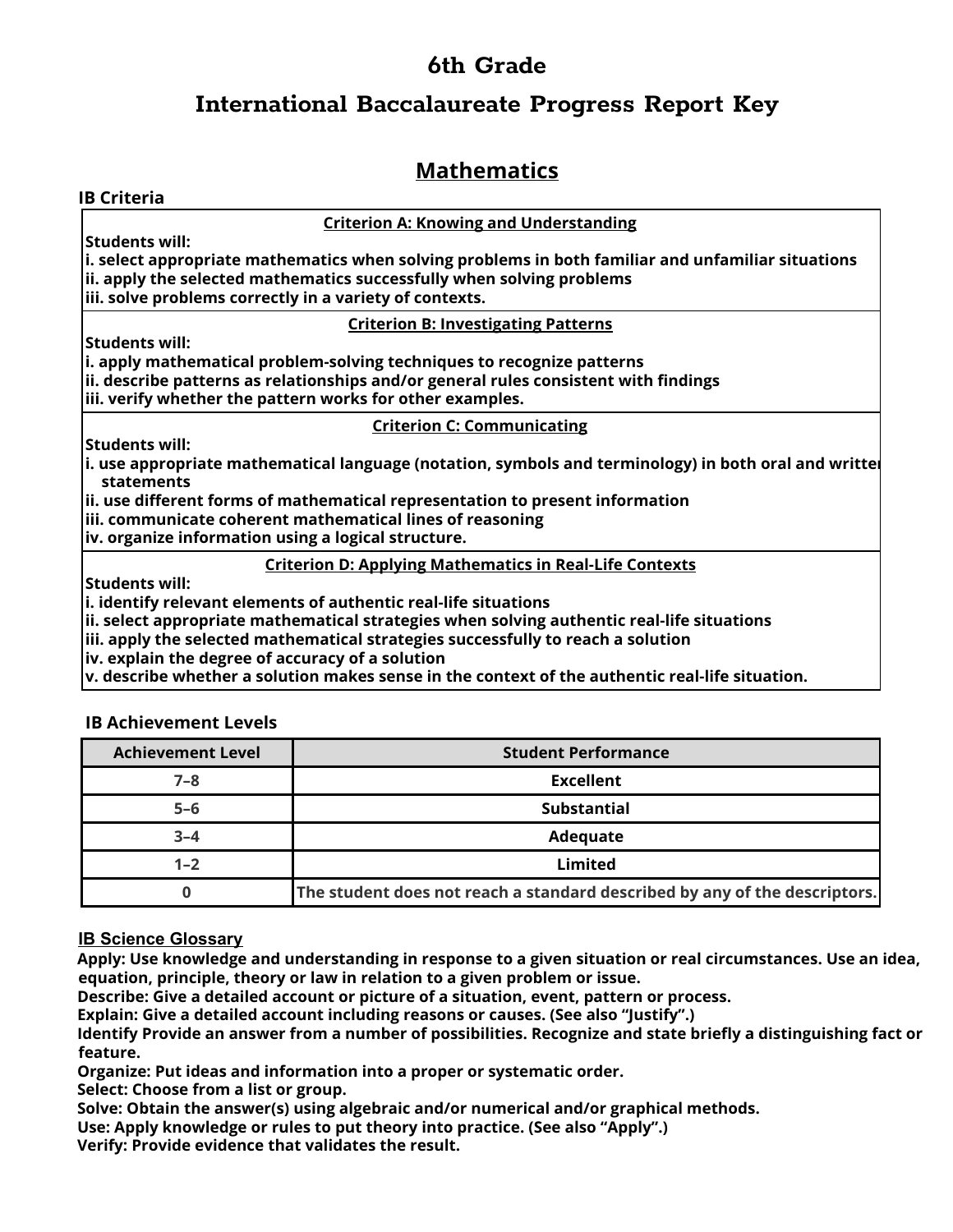## **International Baccalaureate Progress Report Key**

## **Language & Literature**

### **Criterion A: Analyzing**

**Students will:**

**IB Criteria**

**i. identify and comment upon significant aspects of texts**

**ii. identify and comment upon the creator's choices**

**iii. justify opinions and ideas, using examples, explanations and terminology**

**iv. identify similarities and differences in features within and between texts.**

### **Criterion B: Organizing**

**Students will:**

**i. employ organizational structures that serve the context and intention**

**ii. organize opinions and ideas in a logical manner**

iii. use referencing and formatting tools to create a presentation style suitable to the context and intent

### **Criterion C: Producing Text**

**Students will:**

**i. produce texts that demonstrate thought and imagination while exploring new perspectives and ideas arising from personal engagement with the creative process**

**ii. make stylistic choices in terms of linguistic, literary and visual devices, demonstrating awareness of im on an audience**

**iii. select relevant details and examples to support ideas**

### **Criterion D: Using Language**

**Students will:**

**i. use appropriate and varied vocabulary, sentence structures and forms of expression**

**ii. write and speak in an appropriate register and style**

**iii. use correct grammar, syntax and punctuation**

**iv. spell (alphabetic languages), write (character languages) and pronounce with accuracy**

**v. use appropriate non-verbal communication techniques**

### **IB Achievement Levels**

| <b>Achievement Level</b> | <b>Student Performance</b>                                                 |
|--------------------------|----------------------------------------------------------------------------|
| 7–8                      | <b>Excellent</b>                                                           |
| $5 - 6$                  | <b>Substantial</b>                                                         |
| $3 - 4$                  | <b>Adequate</b>                                                            |
| $1 - 2$                  | Limited                                                                    |
|                          | The student does not reach a standard described by any of the descriptors. |

**IB Language & Literature Glossary**

**Comment: Give a judgment based on a given statement or result of a calculation.**

**Create: Evolve from one's own thought or imagination, as a work or an invention.**

**Explore: Undertake a systematic process of discovery.**

Identify: Provide an answer from a number of possibilities. Recognize and state briefly a distinguishing fact or **feature.**

**Justify: Give valid reasons or evidence to support an answer or conclusion.**

**Organize: Put ideas and information into a proper or systematic order; give structure to a text.**

**Select: Choose from a list or group.**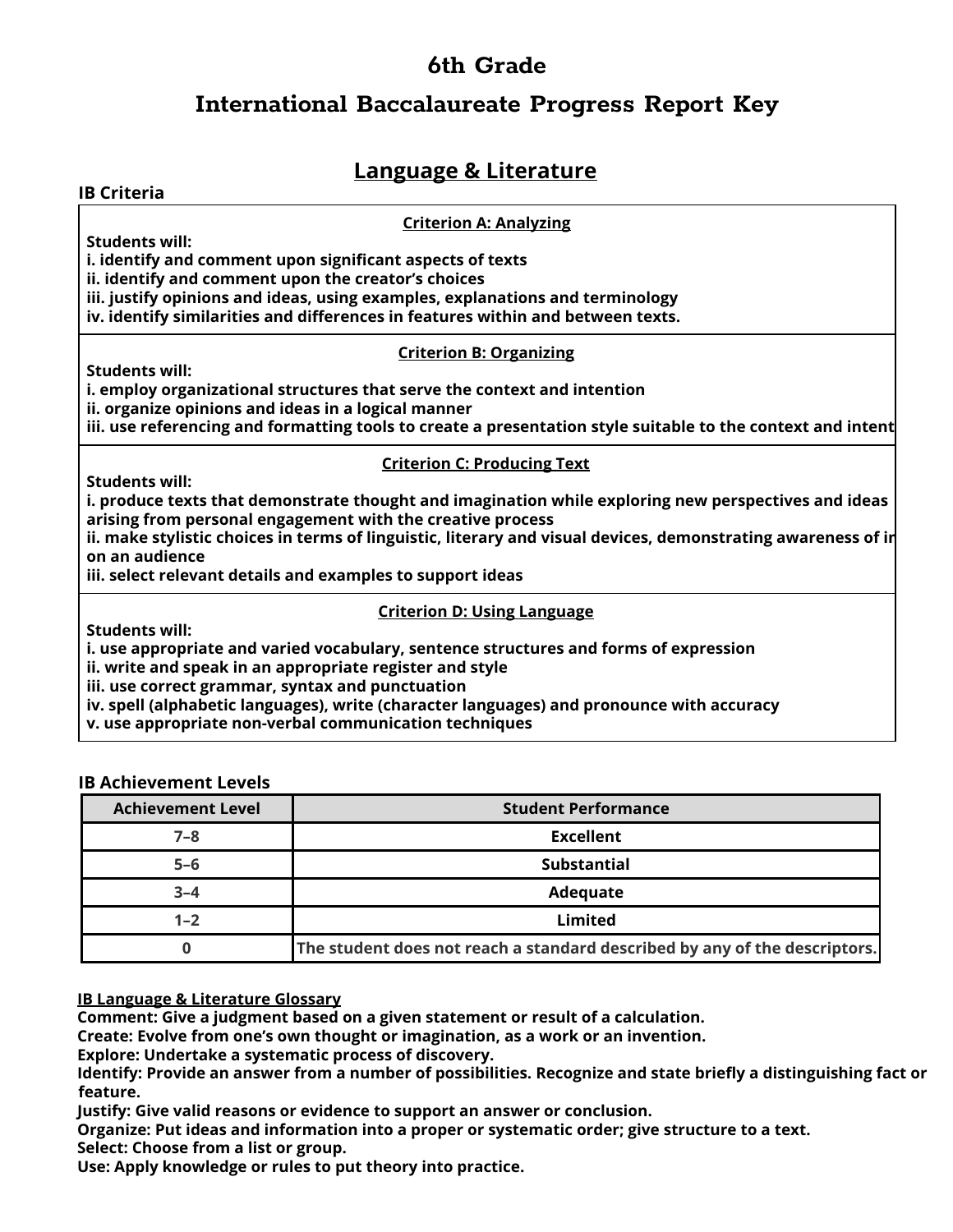## **International Baccalaureate Progress Report Key**

# **Individuals & Societies**

| <b>IB Criteria</b>                                                                          |
|---------------------------------------------------------------------------------------------|
| <b>Criterion A: Knowing and Understanding</b>                                               |
| <b>Students will:</b>                                                                       |
| i. use vocabulary in context                                                                |
| ii. demonstrate knowledge and understanding of subject-specific content and concepts, using |
| descriptions, explanations and examples.                                                    |
| <b>Criterion B: Investigating</b>                                                           |
| <b>Students will:</b>                                                                       |
| i. explain the choice of a research question                                                |
| ii. follow an action plan to explore a research question                                    |
| iii. collect and record relevant information consistent with the research question          |
| iv. reflect on the process and results of the investigation.                                |
| <b>Criterion C: Communicating</b>                                                           |
| <b>Students will:</b>                                                                       |
| i. communicate information and ideas with clarity                                           |
| ii. organize information and ideas effectively for the task                                 |
| iii. list sources of information in a way that follows the task instructions.               |
| <b>Criterion D: Thinking Critically</b>                                                     |
| <b>Students will:</b>                                                                       |
| i. identify the main points of ideas, events, visual representation or arguments            |
| ii. use information to justify an opinion                                                   |
| iii. identify and analyze a range of sources/data in terms of origin and purpose            |
| iv. identify different views and their implications.                                        |

### **IB Achievement Levels**

| <b>Achievement Level</b> | <b>Student Performance</b>                                                 |
|--------------------------|----------------------------------------------------------------------------|
| $7 - 8$                  | Excellent                                                                  |
| $5 - 6$                  | <b>Substantial</b>                                                         |
| $3 - 4$                  | Adequate                                                                   |
| $1 - 2$                  | Limited                                                                    |
|                          | The student does not reach a standard described by any of the descriptors. |

**IB Individuals & Societies Glossary**

**Analyze: Break down in order to bring out the essential elements or structure. (To identify**

**parts and relationships, and to interpret information to reach conclusions.)**

**Demonstrate: Make clear by reasoning or evidence, illustrating with examples or practical application. Explain: Give a detailed account including reasons or causes.**

Identify: Provide an answer from a number of possibilities. Recognize and state briefly a distinguishing fact or **feature.**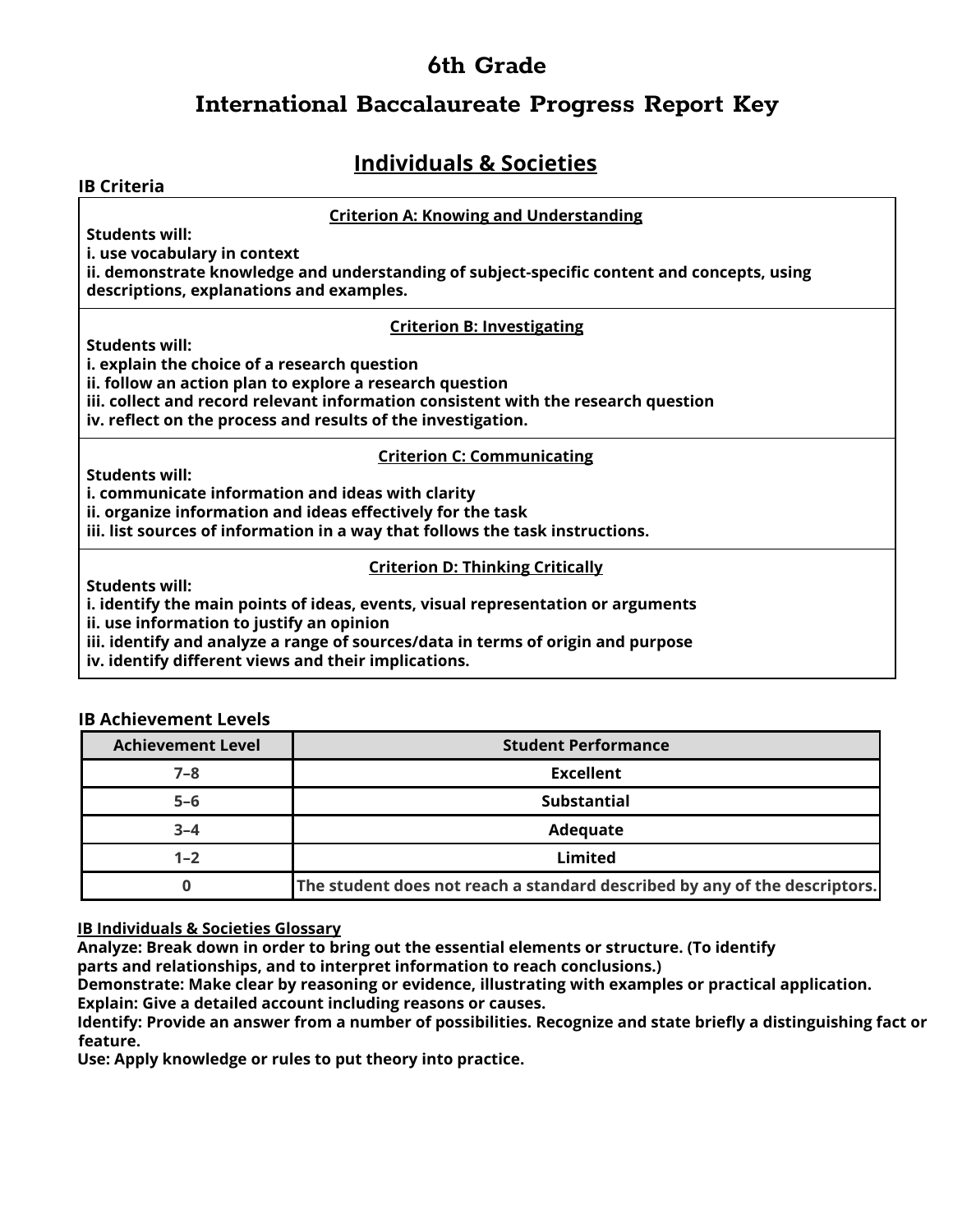# **International Baccalaureate Progress Report Key**

# **Physical Education and Health**

### **IB Criteria**

**Criterion A: Knowing and Understanding**

**Students will:**

**i. outline physical and health education-related factual, procedural and conceptual knowledge ii. identify physical and health education knowledge to describe issues and solve problems set in famili and unfamiliar situations**

**iii. apply physical and health terminology to communicate understanding.**

### **Criterion B: Planning for Performance**

**Students will:**

**i. construct and outline a plan for improving health or physical activity ii. describe the effectiveness of a plan based on the outcome.**

**Criterion C: Applying and Performing**

**Students will:**

**i. recall and apply a range of skills and techniques**

**ii. recall and apply a range of strategies and movement concepts**

**iii. recall and apply information to perform effectively.**

### **Criterion D: Reflecting and Improving Performance**

**Students will:**

**i. identify and demonstrate strategies to enhance interpersonal skills**

**ii. identify goals and apply strategies to enhance performance**

**iii. describe and summarize performance.**

### **IB Achievement Levels**

| <b>Achievement Level</b> | <b>Student Performance</b>                                                 |
|--------------------------|----------------------------------------------------------------------------|
| $7 - 8$                  | <b>Excellent</b>                                                           |
| $5-6$                    | <b>Substantial</b>                                                         |
| $3 - 4$                  | Adequate                                                                   |
| $1 - 2$                  | Limited                                                                    |
|                          | The student does not reach a standard described by any of the descriptors. |

**IB Physical Education and Health Glossary**

**Apply: Use an idea, equations, principle, theory or law in relation to a given problem or issue.**

**Construct: Display information in a diagrammatic or logical form.**

**Demonstrate: Make clear by reasoning or evidence, illustrating with examples or practical application.**

**Describe: Give a detailed account or picture of a situation, event, pattern or process.**

Identify: Provide an answer from a number of possibilities. Recognize and state briefly a distinguishing fact or **feature.**

**Outline: Give a brief account or summary.**

**Recall: Remember or recognize from prior learning experiences.**

**Summarize: Abstract a general theme or major point(s).**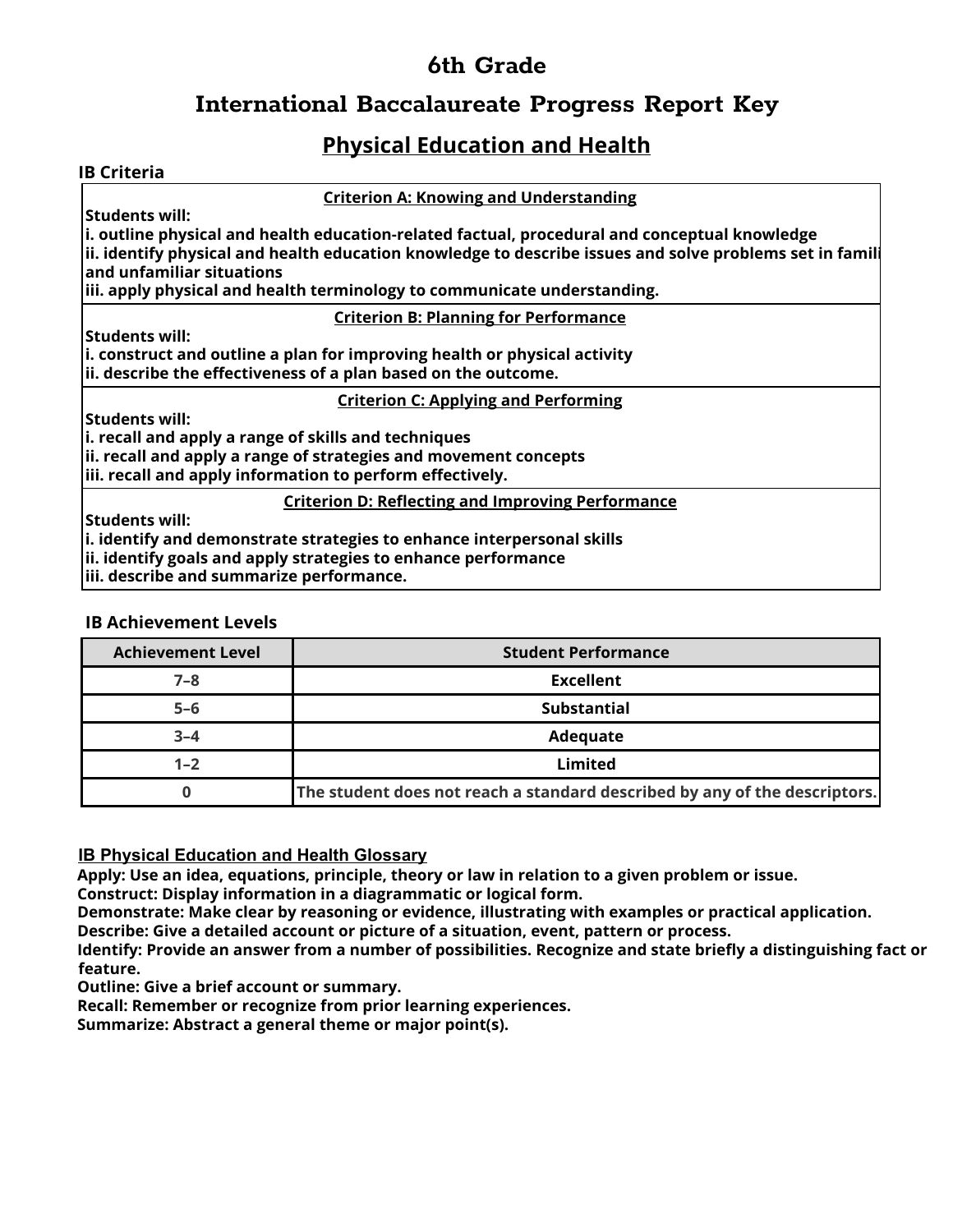## **International Baccalaureate Progress Report Key**

## **Arts**

### **IB Criteria**

**Criterion A: Knowing and Understanding**

**Students will:**

**i. demonstrate awareness of the art form studied, including the use of appropriate language ii. demonstrate awareness of the relationship between the art form and its context iii. demonstrate awareness of the links between the knowledge acquired and artwork created.**

### **Criterion B: Developing Skills**

**i. demonstrate the acquisition and development of the skills and techniques of the art form studied ii. demonstrate the application of skills and techniques to create, perform and/or present art.**

### **Criterion C: Thinking Creatively**

**Students will:**

**Students will:**

**i. identify an artistic intention**

**ii. identify alternatives and perspectives**

**iii. demonstrate the exploration of ideas.**

### **Criterion D: Responding**

**Students will:**

**i. identify connections between art forms, art and context, or art and prior learning**

**ii. recognize that the world contains inspiration or influence for art**

**iii. evaluate certain elements or principles of artwork.**

### **IB Achievement Levels**

| <b>Achievement Level</b> | <b>Student Performance</b>                                                 |
|--------------------------|----------------------------------------------------------------------------|
| $7 - 8$                  | Excellent                                                                  |
| $5 - 6$                  | <b>Substantial</b>                                                         |
| $3 - 4$                  | Adequate                                                                   |
| $1 - 2$                  | Limited                                                                    |
|                          | The student does not reach a standard described by any of the descriptors. |

### **IB Arts Glossary**

**Demonstrate: Make clear by reasoning or evidence, illustrating with examples or practical application. Evaluate: Make an appraisal by weighing up the strengths and limitations.**

Identify: Provide an answer from a number of possibilities. Recognize and state briefly a distinguishing fact or **feature.**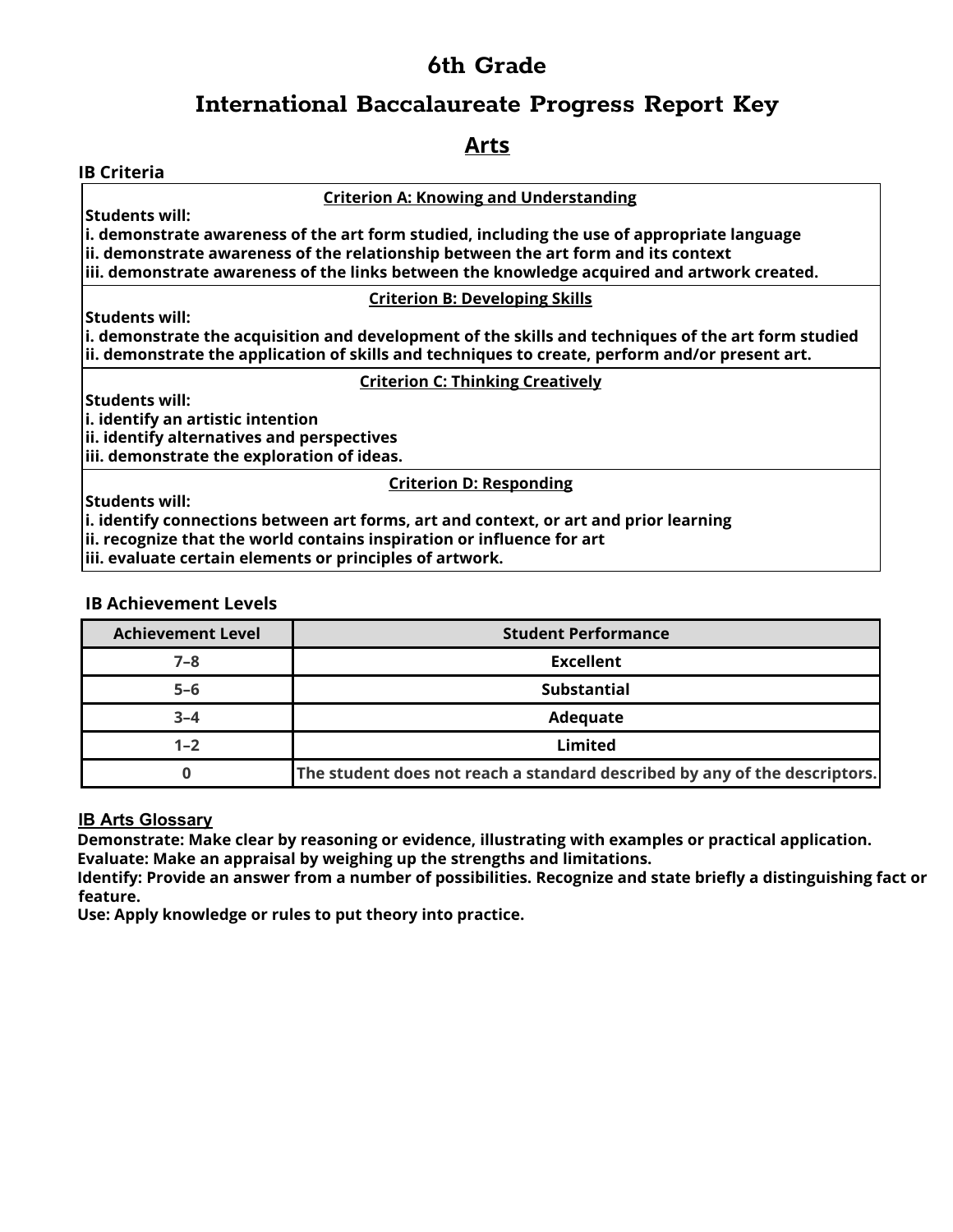## **International Baccalaureate Progress Report Key**

## **Language Acquisition - Phase 1**

### **IB Criteria**

### **Criterion A: Comprehending Spoken and Visual Text**

**Students will:**

**i. identify basic facts, messages, main ideas and supporting details**

**ii. recognize basic conventions**

iii. engage with the spoken and visual text by identifying ideas, opinions and attitudes and by making a **personal response to the text.**

### **Criterion B: Comprehending Written and Visual Text**

**Students will:**

**i. identify basic facts, messages, main ideas and supporting details**

**ii. recognize basic aspects of format and style, and author's purpose for writing**

iii. engage with the written and visual text by identifying ideas, opinions and attitudes and by making a **personal response to the text.**

**Criterion C: Communicating in Response to Spoken and/or Written and/or Visual Text Students will:**

**i. respond appropriately to simple short phrases**

**ii. interact in simple and rehearsed exchanges, using verbal and non-verbal language**

**iii. use basic phrases to communicate ideas, feelings and information on a variety of aspects of everyday topics**

**iv. communicate with a sense of audience.**

**Criterion D: Using Language in Spoken and/or Written Form**

**Students will:**

**i. write and/or speak using a basic range of vocabulary, grammatical structures and conventions; when speaking, use clear pronunciation and intonation**

**ii. organize information and ideas and use a range of basic cohesive devices iii. use language to suit the context.**

### **IB Achievement Levels**

| <b>Achievement Level</b> | <b>Student Performance</b>                                                 |
|--------------------------|----------------------------------------------------------------------------|
| $7 - 8$                  | <b>Excellent</b>                                                           |
| $5 - 6$                  | <b>Substantial</b>                                                         |
| $3 - 4$                  | Adequate                                                                   |
| $1 - 2$                  | <b>Limited</b>                                                             |
|                          | The student does not reach a standard described by any of the descriptors. |

### **IB Language Acquisition Glossary**

Identify: Provide an answer from a number of possibilities. Recognize and state briefly a distinguishing fact or **feature.**

**Organize: Put ideas and information into a proper or systematic order; give structure to a text.**